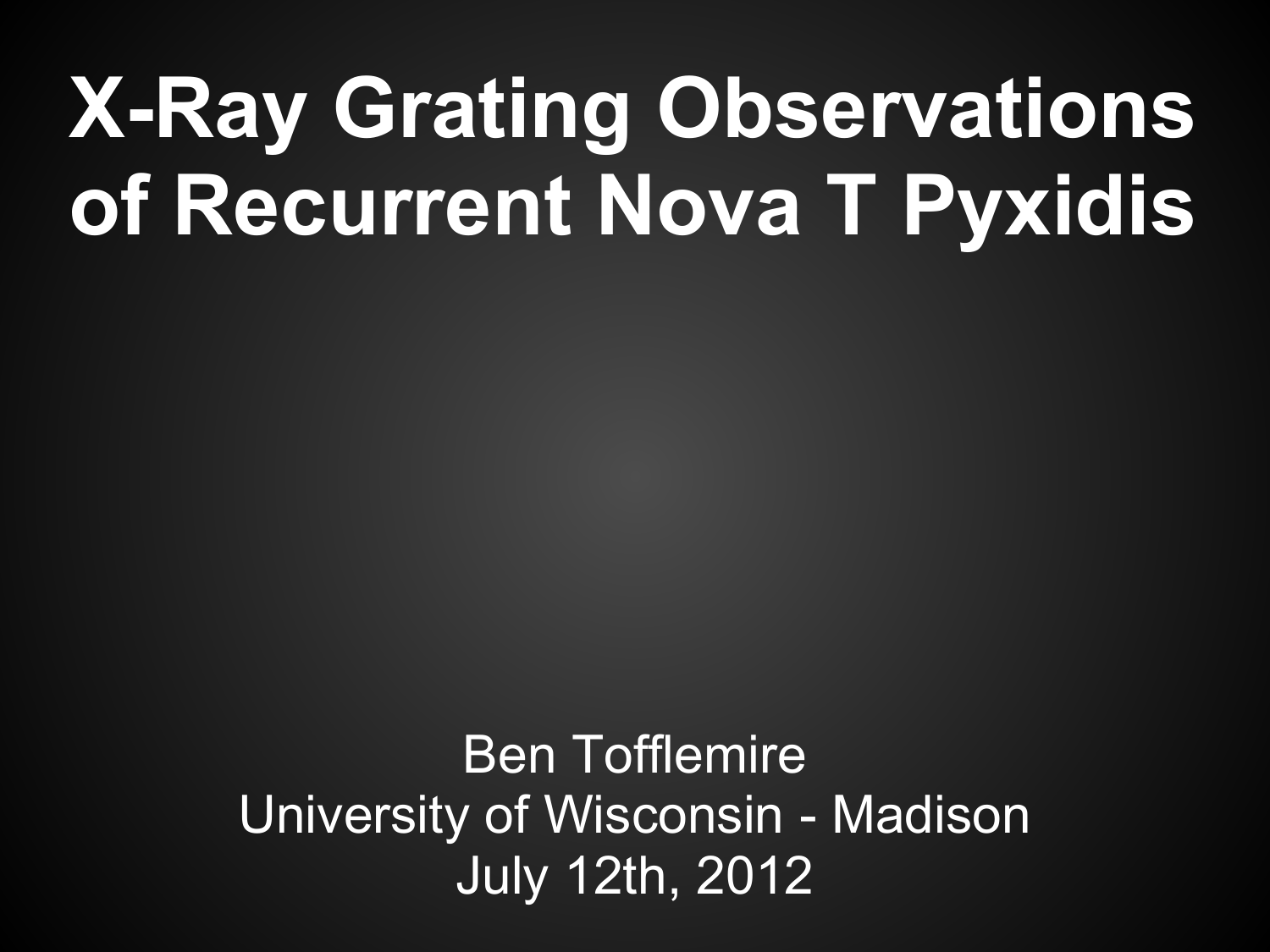#### **Recurrent Novae**

- Similar to Classical Novae (CNe):
	- Result of TNR on the surface of an accreting White Dwarf.
- Different in that:
	- Have much higher accretion rates than Typical CNe  $($ >10<sup>-8</sup> M<sub>o</sub> yr<sup>-1</sup> for T Pyx, Selvelli et al. 2008).
	- Spectra generally show stronger x-ray emission lines than CNe.
	- Generally have shorter decay times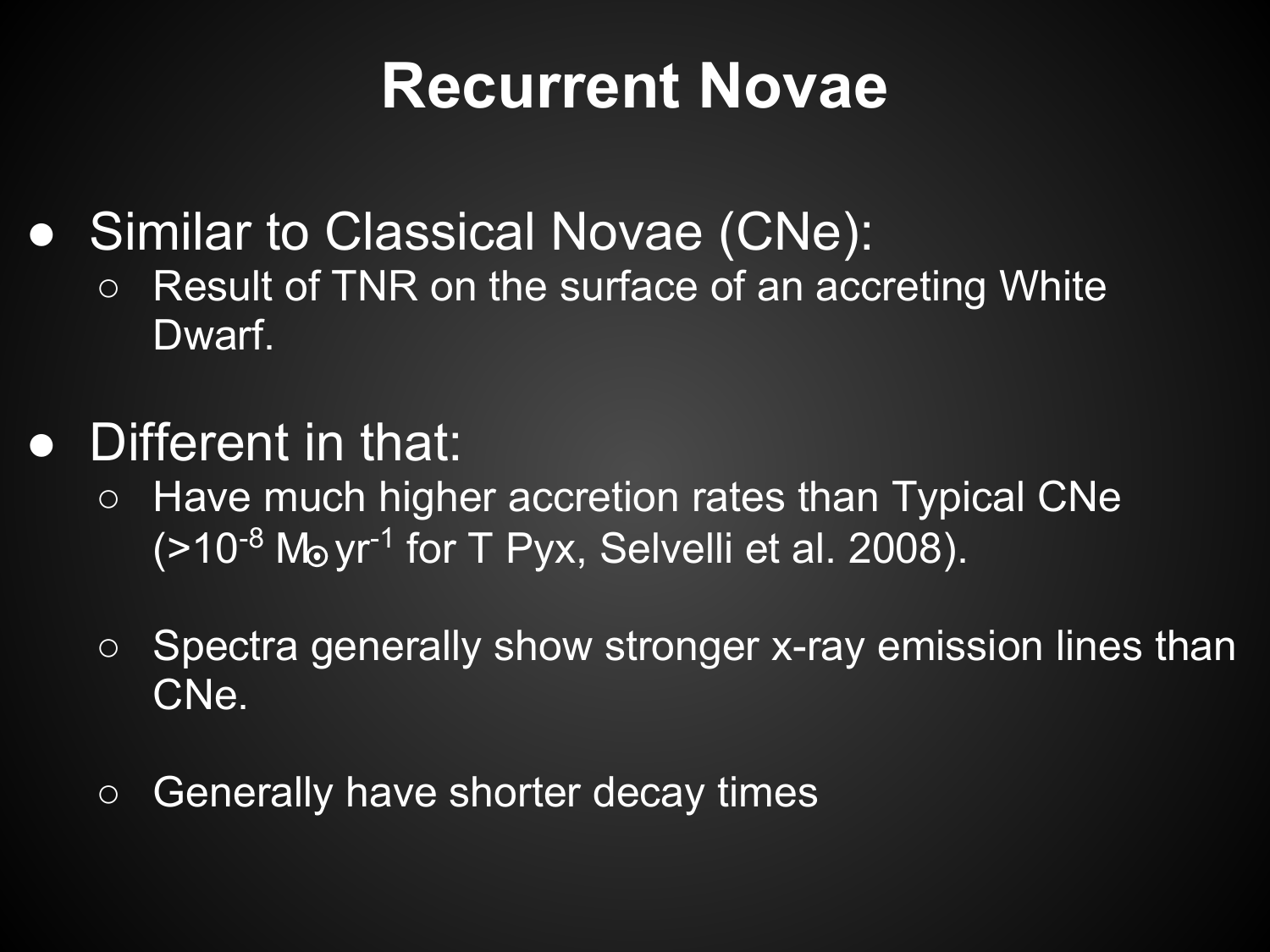#### **T Pyx 2011 - SWIFT Lightcurve**



Image Credit: Kim Page (SWIFT)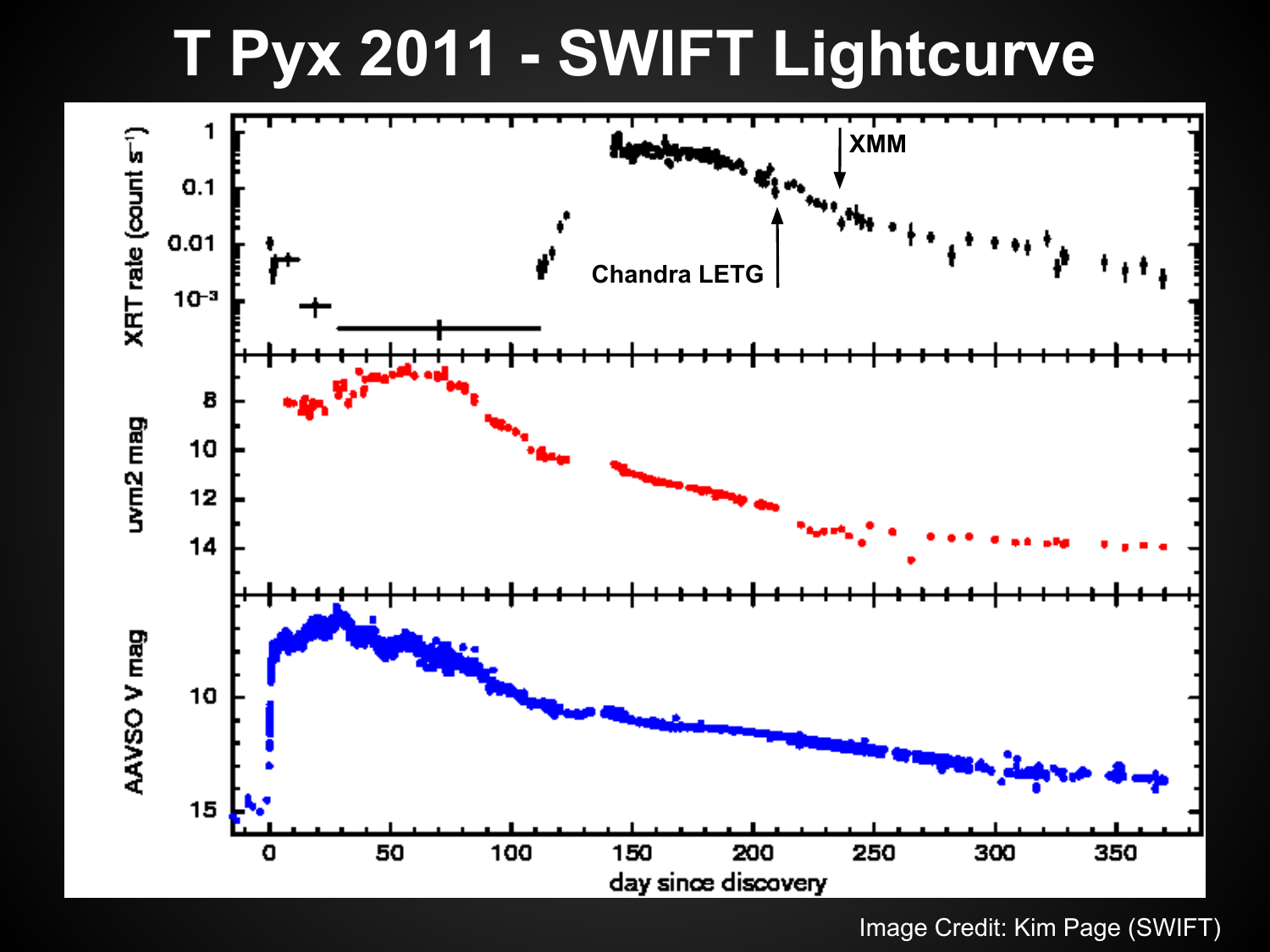#### **Observing the White Dwarf**

- During decline, nova peaks as a Super-Soft x-ray Source (SSS) as ejecta become optically thin revealing the WD atmosphere.
- SWIFT monitoring can identify SSS peak.
- This SSS phase is the best chance to observe the white dwarf atmosphere.
	- Place constraints on mass, composition, and nucleosynthesis (Rauch et al. 2010).

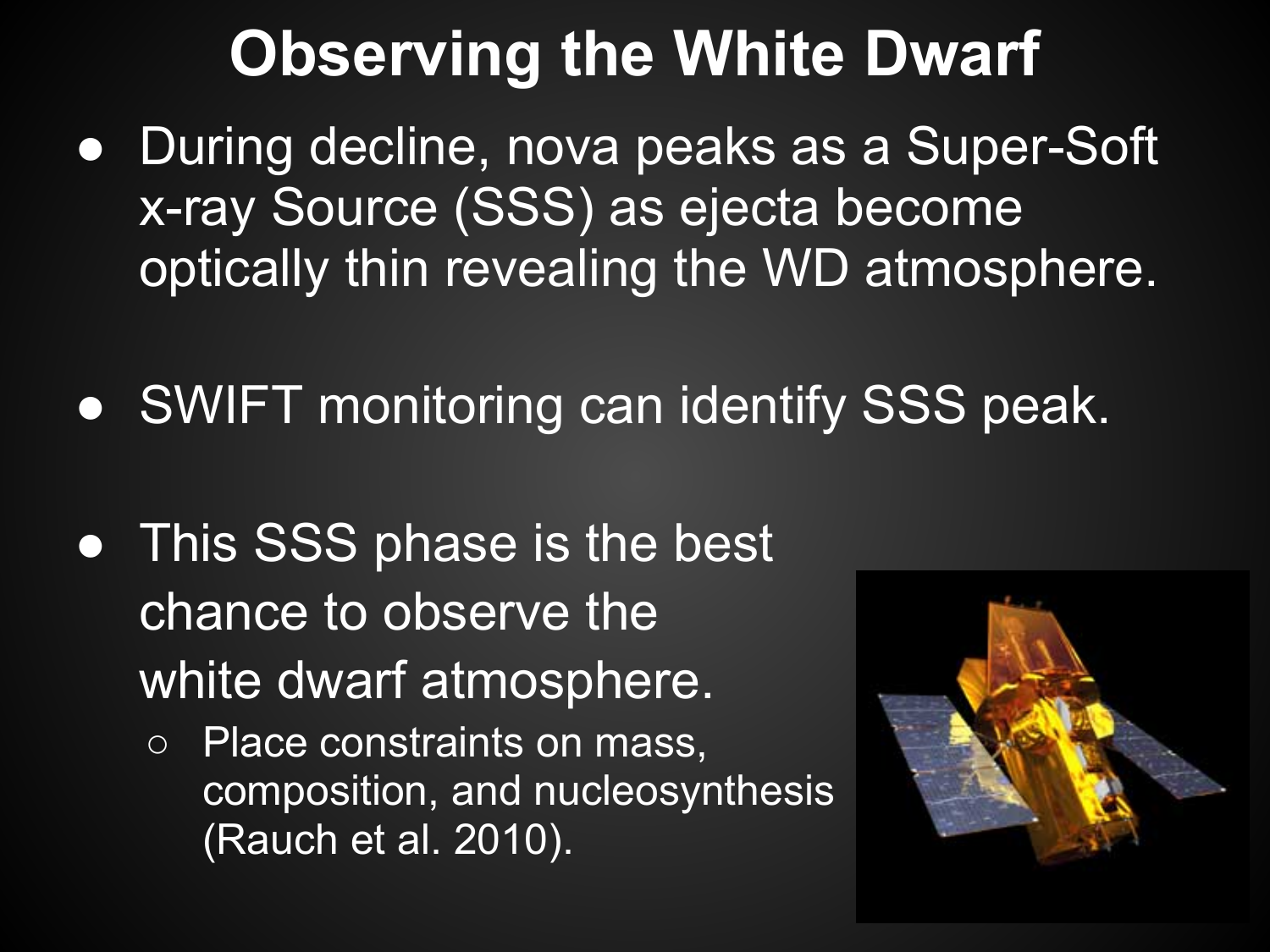## **T Pyxidis History**

#### ● Recorded outbursts:

- 1890
- 1902
- 1920
- 1967
- *2011*
- Average recurrence time ~20 years until most recent event.
- Schaefer et al. 2010 speculate that T Pyx was headed for a dormant phase.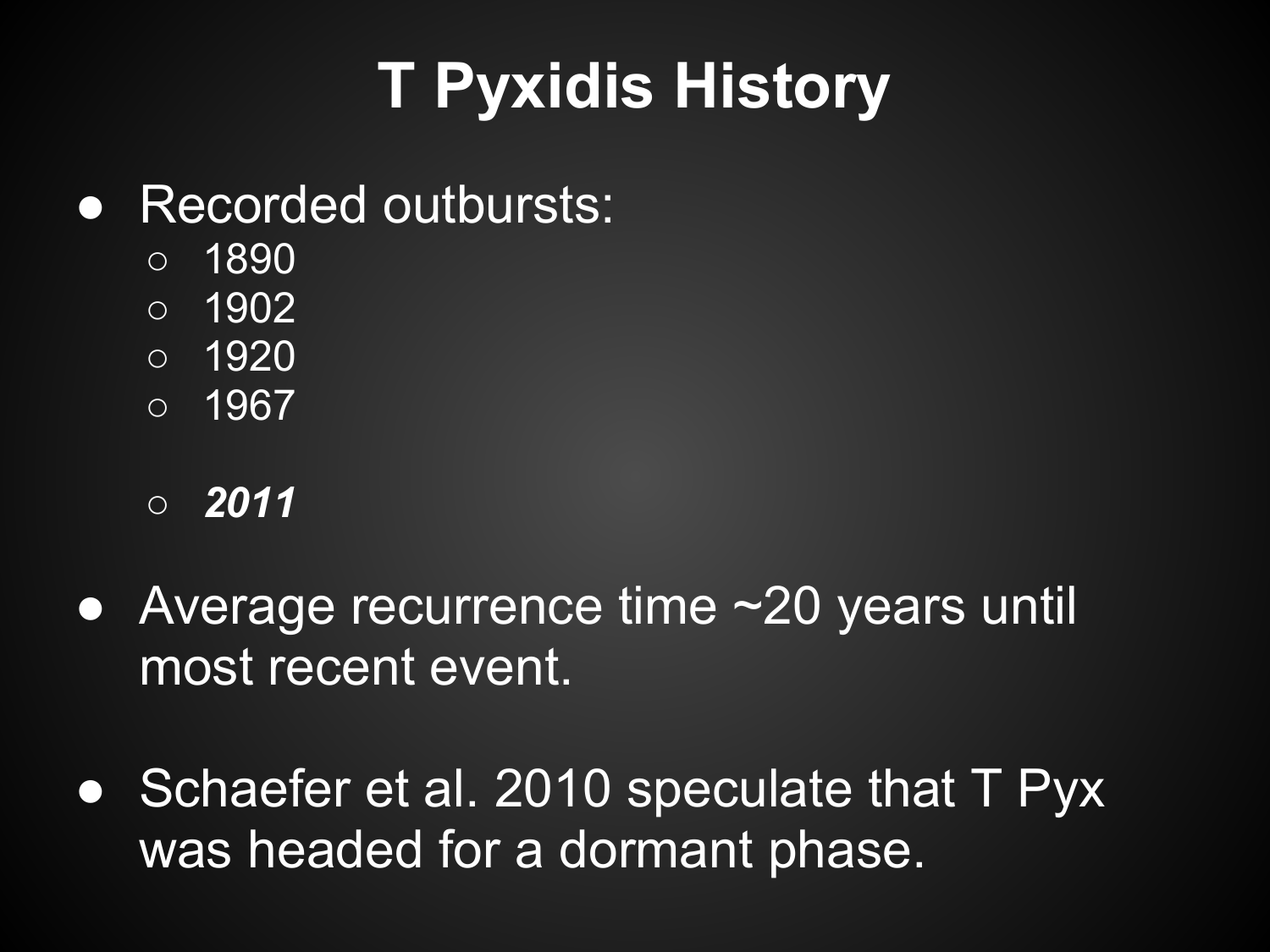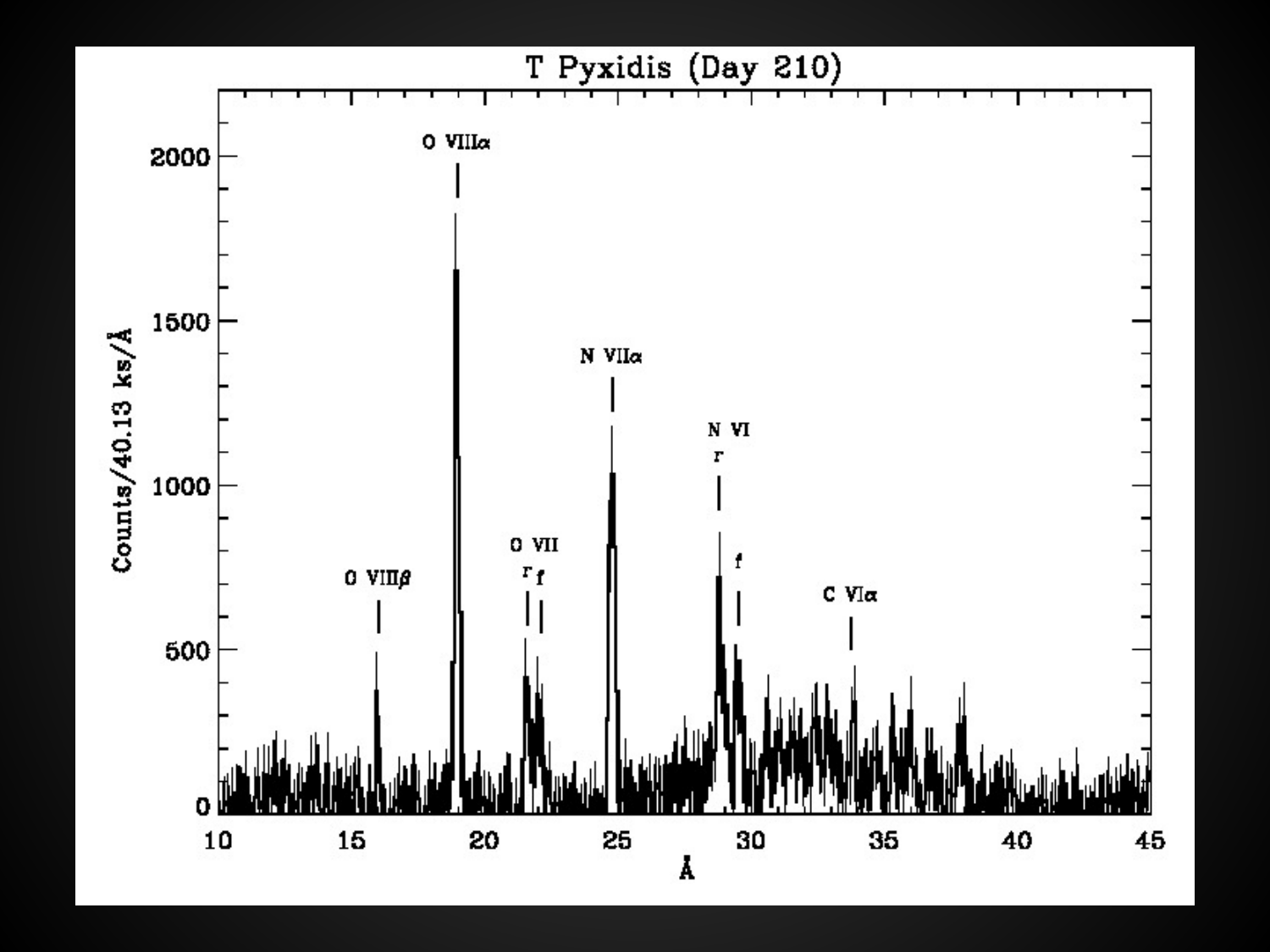

Collisionally ionized plasma at ~1x10<sup>6</sup> °K, Porquet & Dubau 2000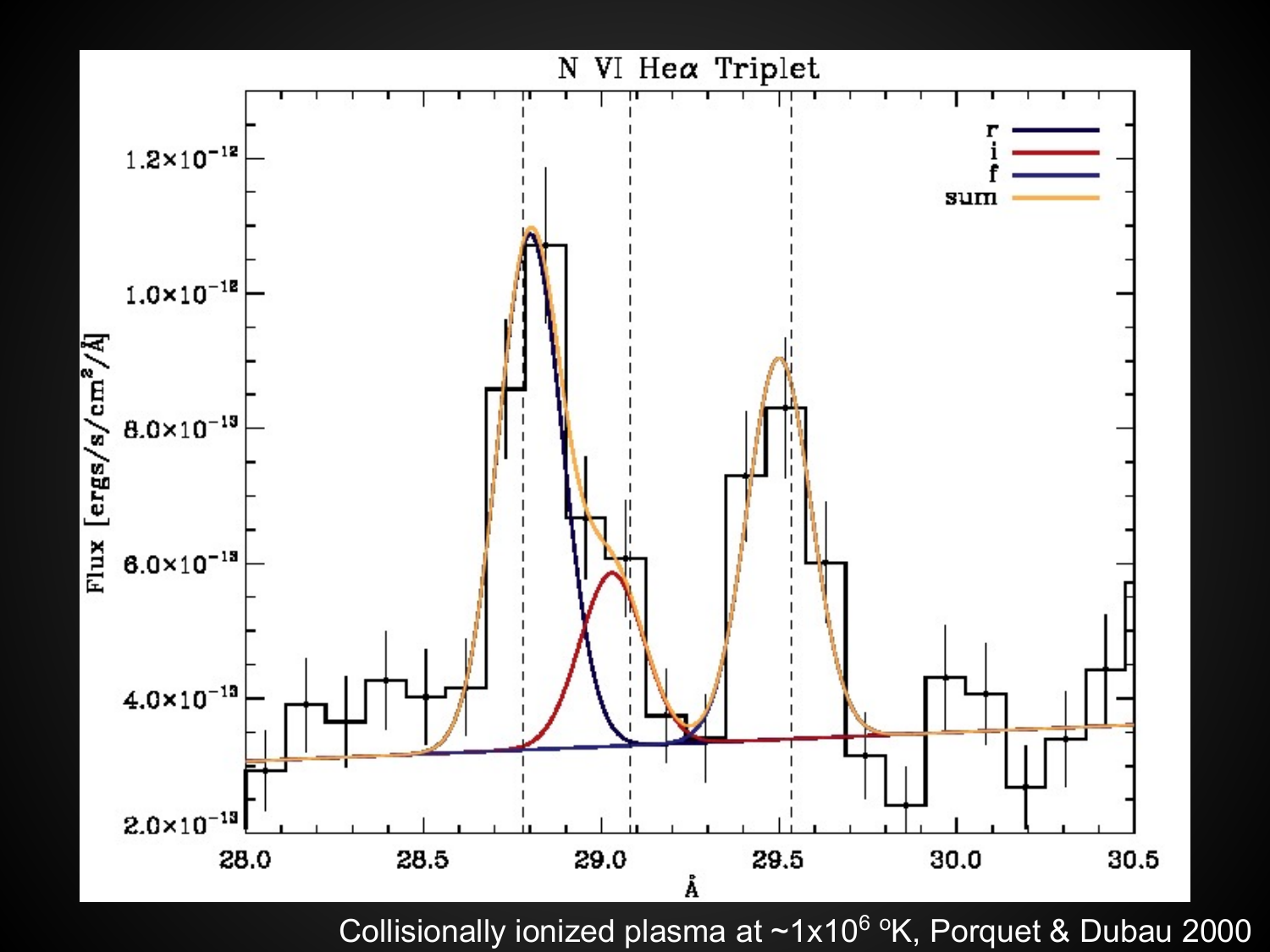

Collisionally ionized with partial photoionization at  $\sim 2 \times 10^6$  °K, Porquet & Dubau 2000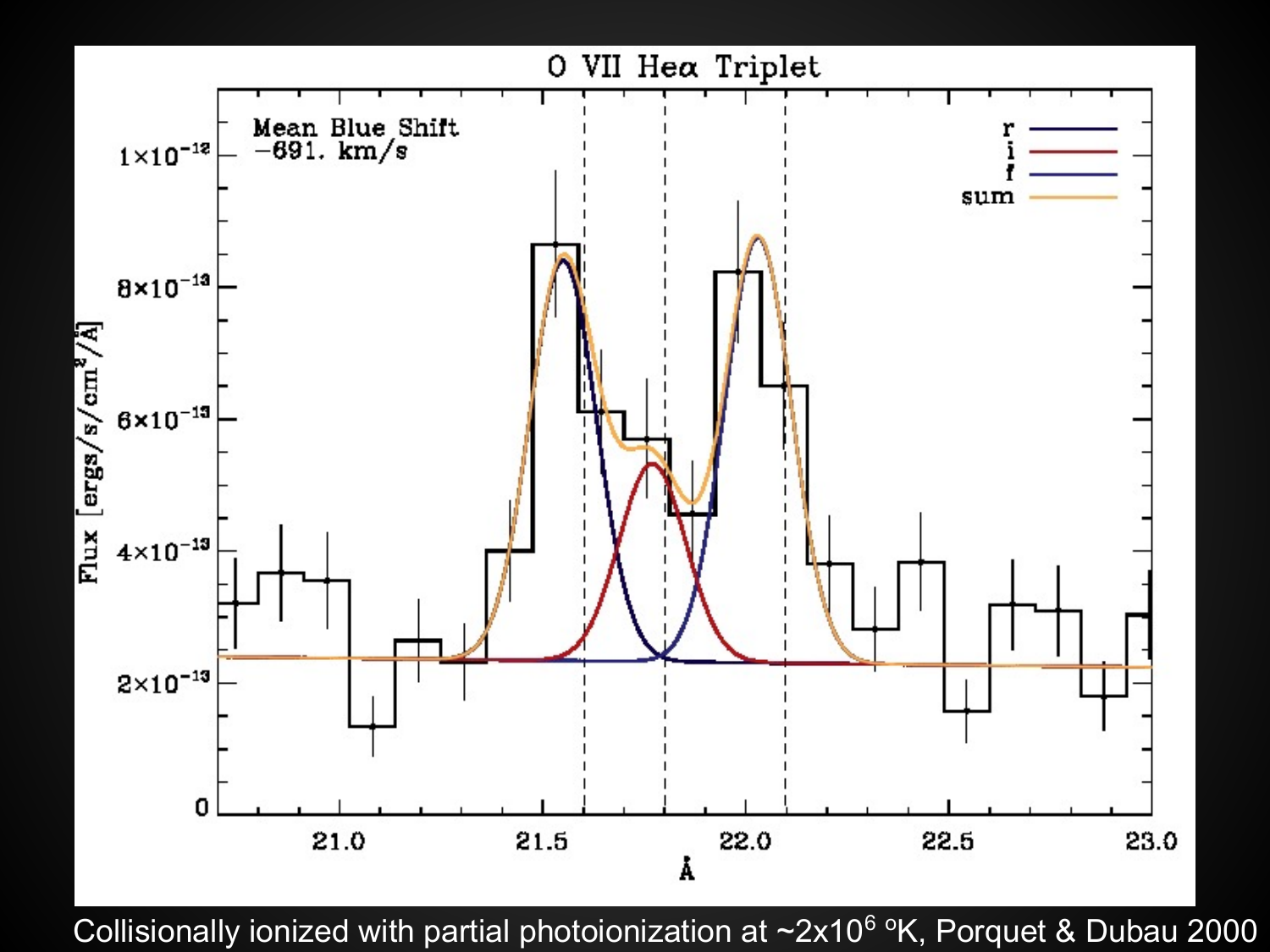### **Two Emitting Regions**

- A two-temperature component apec model is required to fit lines across spectrum.
- Higher energy emission lines are blueshifted.
- High energy lines are asymmetric (similar to O star x-ray wind profiles, Cohen et al. 2010).
- O VII Heα triplet has different ratios compared to N VI Heα consistent with partial photoionization (Porquet & Dubau 2000).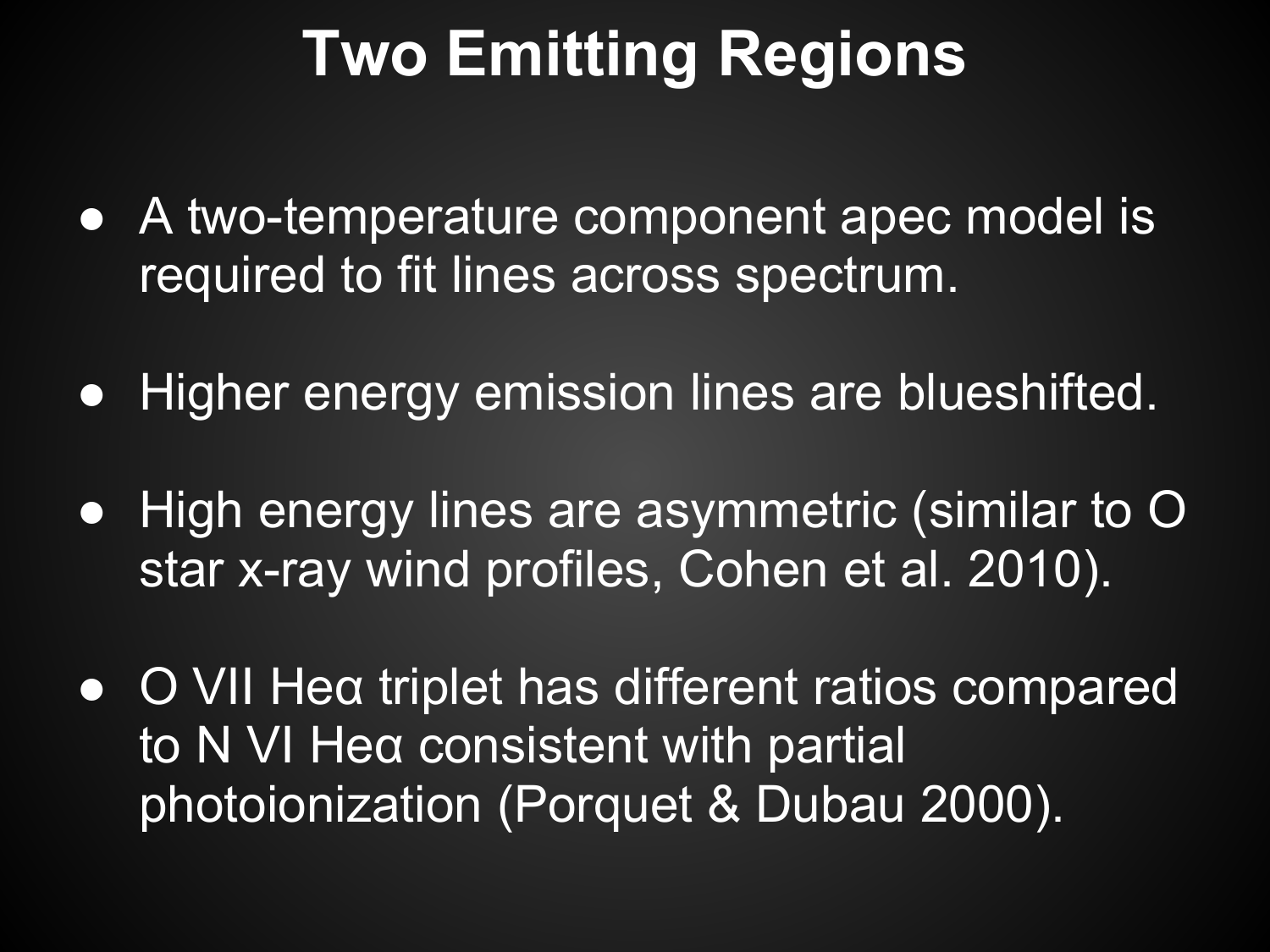#### **RS Oph (2006 Outburst)**

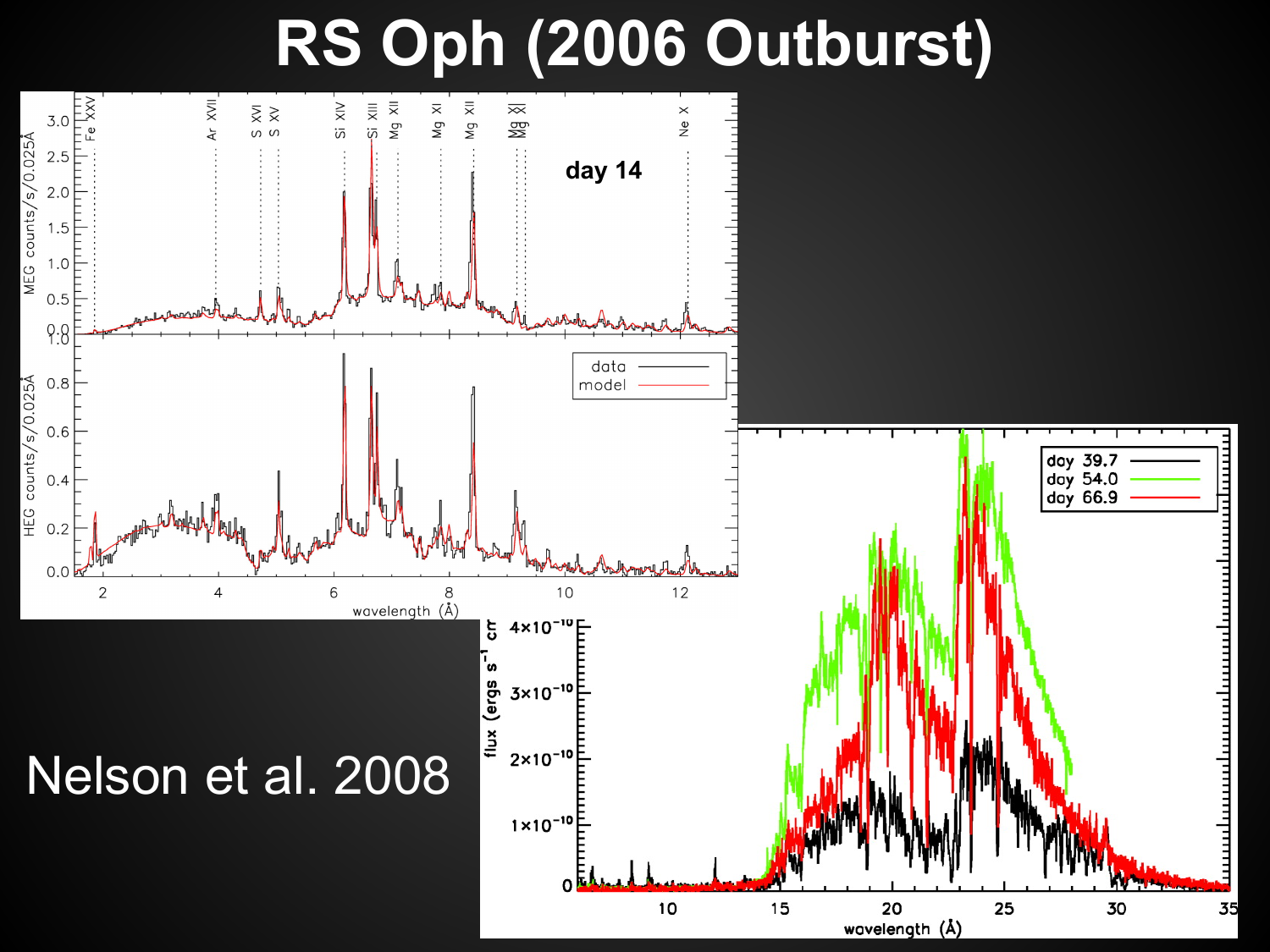#### U Sco (2010 Outburst)

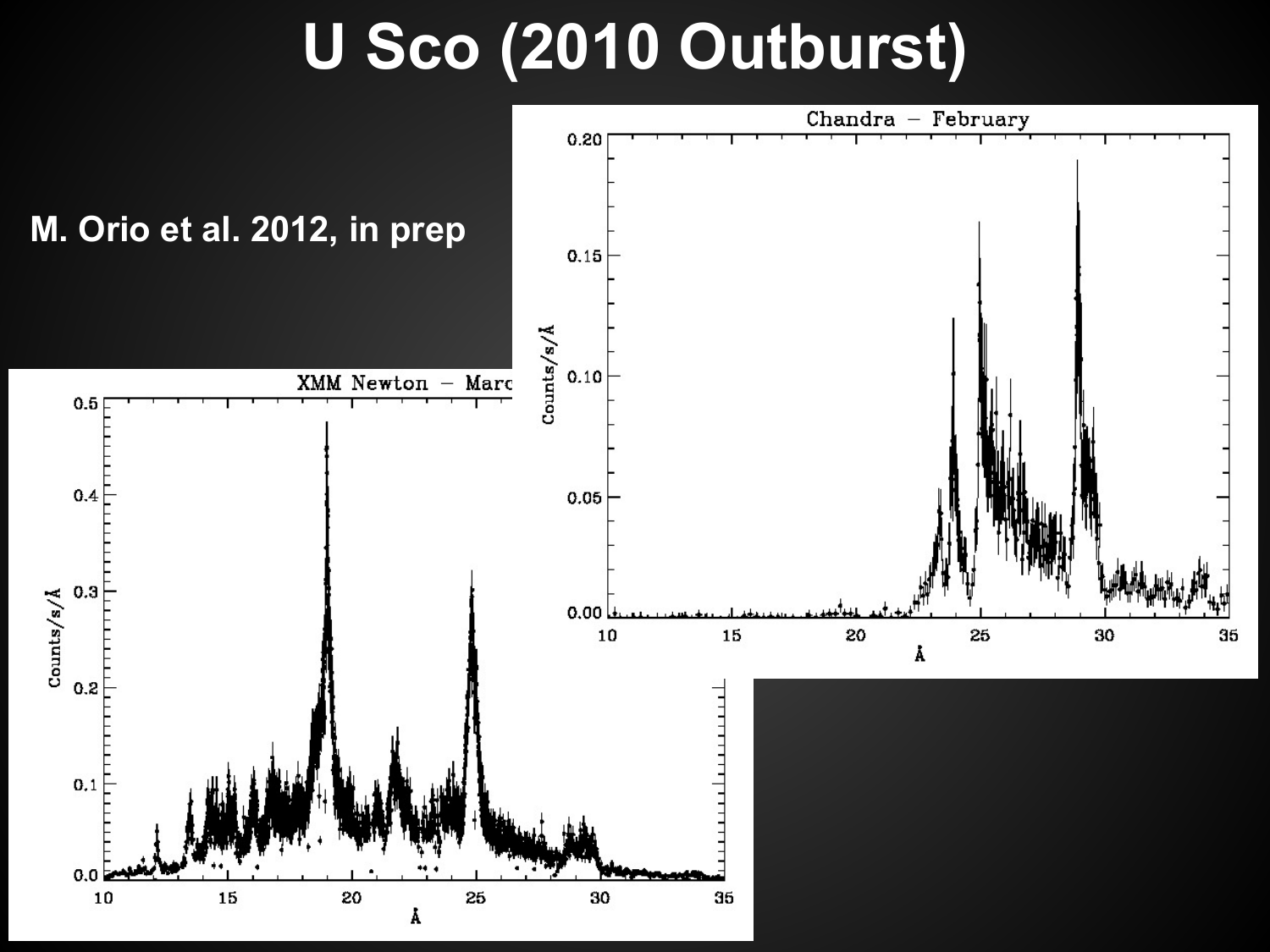### **Summary**

- While missing the soft x-ray peak, we observed continuum and strong emission lines.
- Emission lines from two emitting regions:
	- Cooler collisionally ionized outer ejecta.
	- Hotter collisionally ionized and partially photoionized nova ejecta near the WD.
- Additional XMM observation has same spectral structure with decreased intensity.
- Typical of RNe in that it has it's own unique characteristics.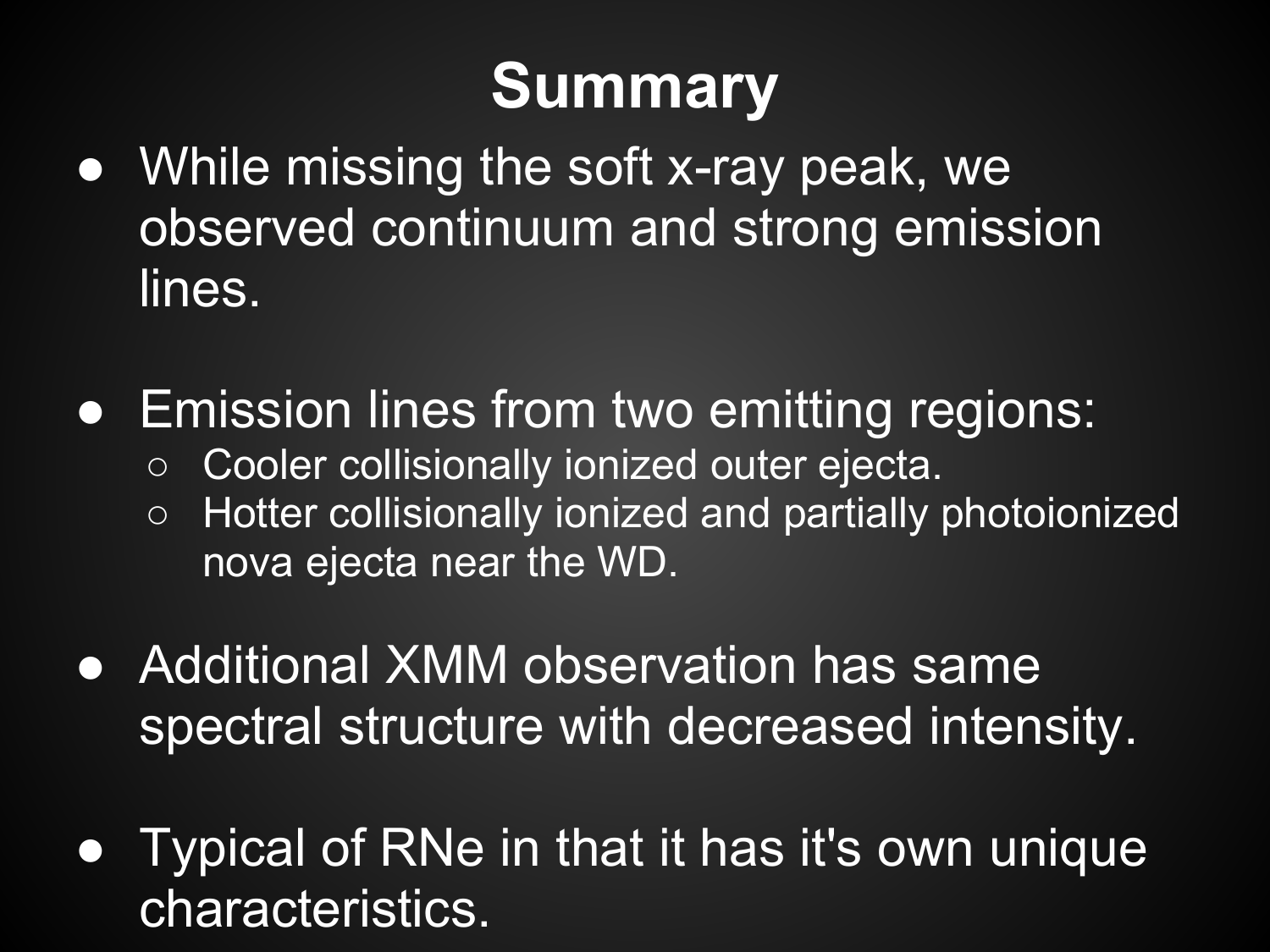#### **Thank You**

#### **References:**

Cohen et al. 2010, MNRAS, 405, 2391 Nelson et al. 2008, AJ, 673, 1067 Porquet & Dubau 2000, A&AS, 143, 495 Schaefer et al. 2010, AJ, 702, 381 Selvelli et al. 2008, A&A, 492, 787 Rauch et al. 2010, AJ, 717, 363

**Special Thanks:** Marina Orio Kim Page

#### **Paper coming soon:**

Tofflemire et al. 2012, ApJL